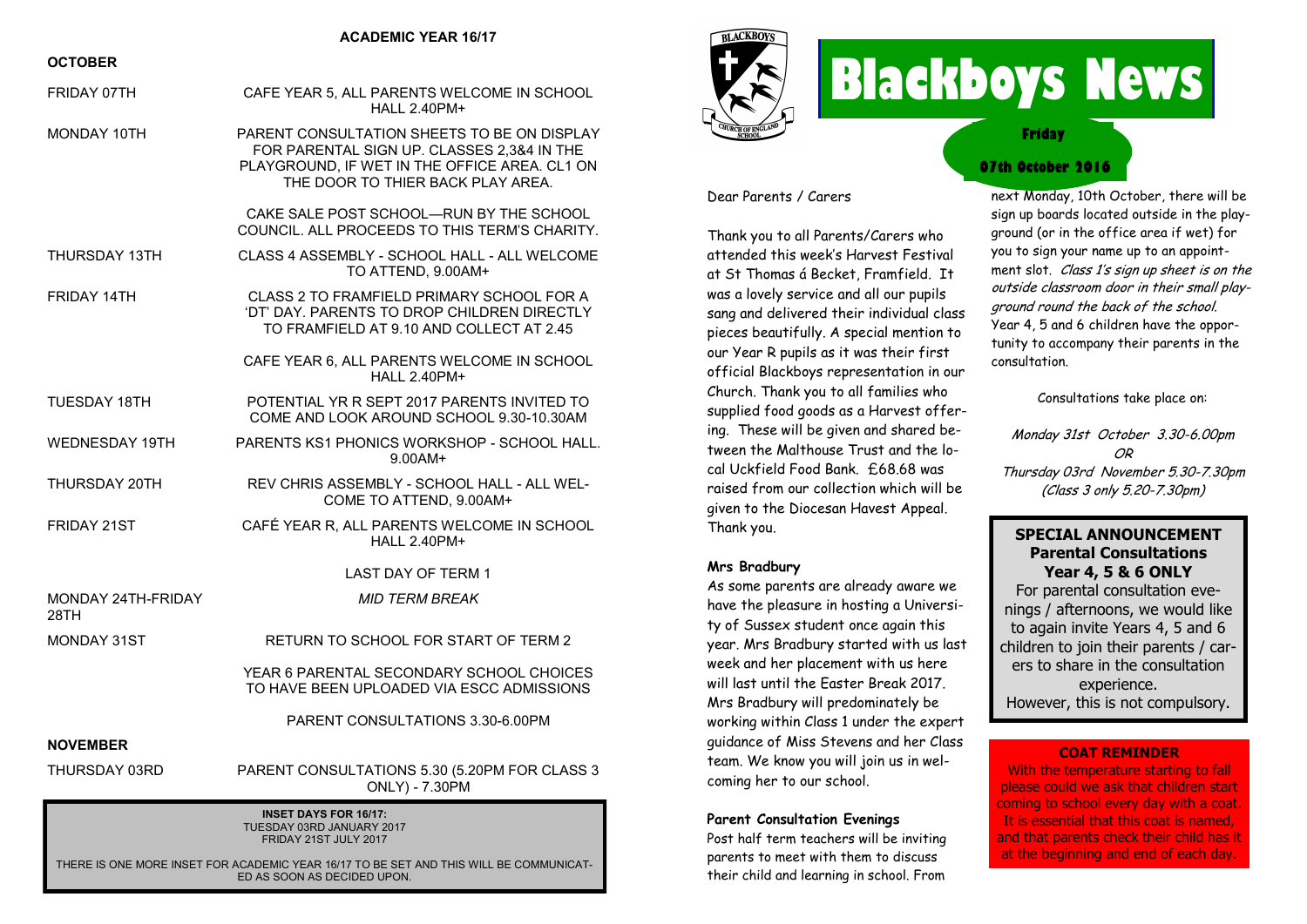#### REMINDER—KS1 PARENTAL PHONICS WORKSHOP

Don't forget that the Phonics workshop for all parents of pupils within Classes 1 & 2 will take place in the School Hall on **Wednesday 19th October 9.00- 10am.** 

We really do urge as many parents as possible to attend this informative session which will assist their child with their home learning.

#### **Year R September 2017**

Our open mornings for any prospective pupils parents for September Year R 2017 intake are scheduled to take place on Tuesday 18th October @9.30am and Tuesday 15th November @9.30am. If you have a child already at school and have another who will hopefully be starting next year in our Reception class, please do still come along we would be delighted to see you.

The senior leadership team are currently looking at projected pupil numbers for next September. Can you therefore please let the school office know if you have a sibling of a pupil already at Blackboys CE School and you will be naming Blackboys as their first choice on your application with County. As an additional reminder even if you have a child already attending Blackboys, you still need to register preference of schools on-line via the East Sussex County Council website.

#### **Bikeability**

As is tradition at Blackboys, our Year 6's undertook the ESCC Bikeability programme every morning throughout the week least week. We are delighted to inform you that all 12 year 6's passed their Bikeability Level 1 and 2 course.



Well done Year 61

#### **Love in a Box**

Annually as a school we support this charity which sends filled shoeboxes out to under privi-

leged children throughout Eastern Europe at Christmas time. We have sent home today via your child's book bag the leaflet which you will need to take part in this years appeal. We are asking for all filled shoeboxes to be back in school (please hand in at the school office) in preparation of the collection date at the very latest Monday 07th November 2016.

### **Kit Out The Caribbean— Cake Sale!**



There will be a cake sale

this coming **Monday 10th October** post school run by the School Council, with all proceeds going towards this term's charity, Kit Out the Caribbean. Please bring in a few spare pennies if you would like to purchase a cake. **Any contributions for the cake sale would be gratefully received**! Natalie Miller, founder of the charity and gold medal Netball player has visited our school today and in our next newsletter we look forward to telling you all about her visit!

#### **Sporting Success**

Our Federation Football team took part in a tournament at Manor Primary School on Tuesday of this week. We are delighted to inform you that the team came 2nd overall. The FAB (Framfield & Blackboys) team won their first game and drew two matches which meant they got through to the final. Well done all players who took part and Mr Boorman who managed the team in his first FAB football match.



**SICKNESS / TUMMY BUGS PLEASE CAN WE REMIND PAR-ENTS THAT SHOULD YOUR CHILD UNFORTUNATELY SUF-FER FROM A BOUT OF SICK-NESS OR DIARRHEA THAT THEY REMAIN ABSENT FROM SCHOOL FOR 48 HOURS FROM THE LAST TIME THAT THEY WERE POORLY. THIS IS IN AN ATTEMPT TO KEEP BUGS AT BAY! THANK YOU.** 

#### **YEAR 6 PARENTS REMINDER! SECONDARY SCHOOL APPLICATIONS**

We have been asked to remind all parents of our current Year 6 that the deadline for applying for their secondary school of choice is Monday 31st October 2016.

#### **CLASS 4 ASSEMBLY**

Parents of pupils within Class 4: don't forget Class 4 assembly will take place next Thursday 13th October at 9.00am in the School Hall.

#### **Gold Book Awards for week of 26th September:**

Class 1

Ivy Davies: For putting in lots of effort with her phonics. Rhys Williams: For his enthusiasm for writing. Zac Sharp: For working hard on his pencil grip.

#### Class 2

Seth Goulson: For using great vocabulary. Robbie Mclean: For comparing and ordering numbers. Eloise Garton: For trying hard with joined up handwriting.

#### Class 3

Camille Bourgeois-Templeman: For making his debut for the Federation football team. Cecilia Field: For trying hard with her learning. Lissy Sheffield-Robson : For working hard on Spellosaurus.

#### Class 4

Lola Giles: For being great at Roman Numerals. Tom Aldridge: For great answering in a challenging lesson. Isla Rideout: For beautiful Harvest artwork.